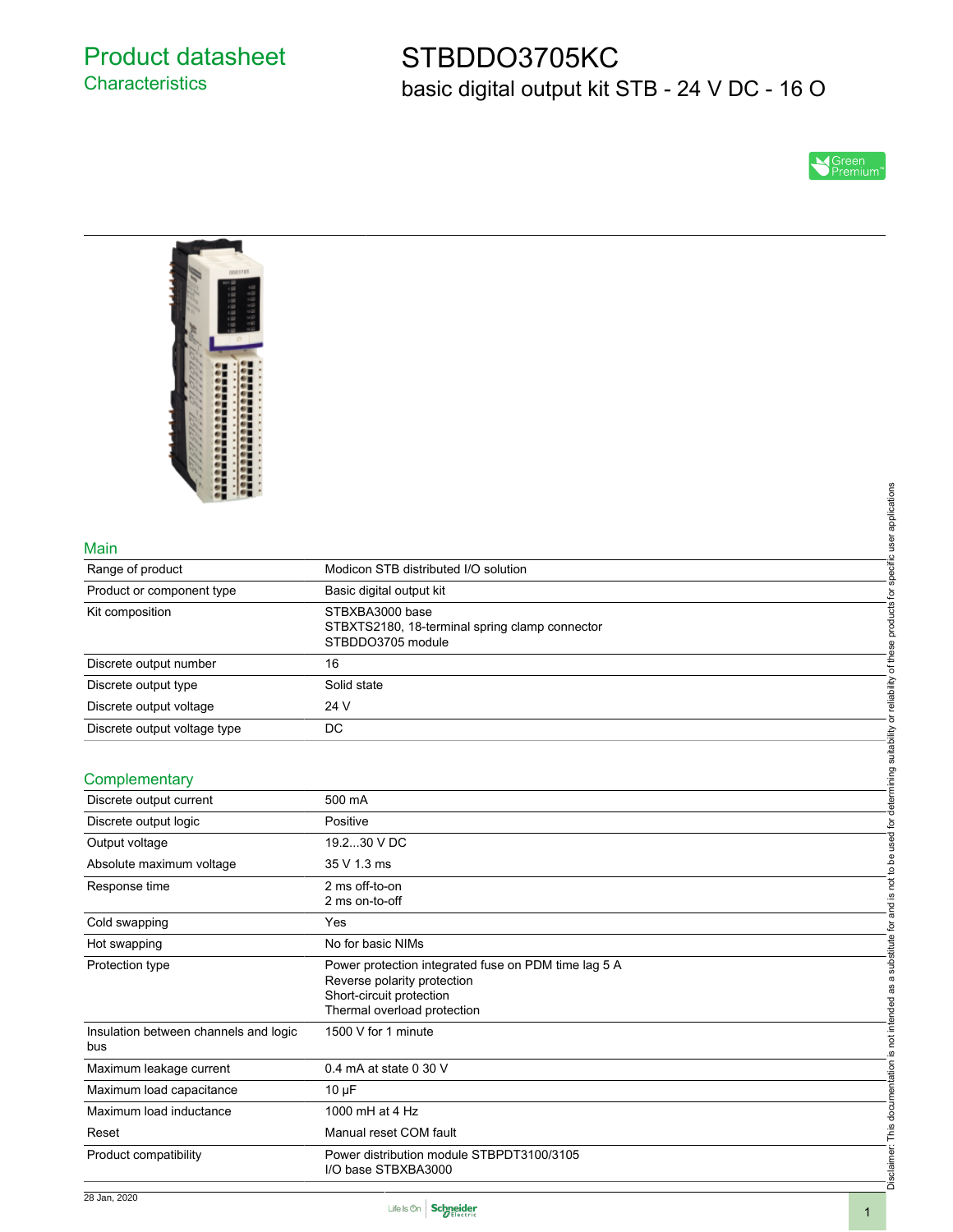| [Us] rated supply voltage | 24 V DC                                                                                         |  |
|---------------------------|-------------------------------------------------------------------------------------------------|--|
| Supply                    | Power distribution module                                                                       |  |
| Current consumption       | 135 mA at 5 V DC for logic bus                                                                  |  |
| Marking                   | CE.                                                                                             |  |
| Overvoltage category      | Ш                                                                                               |  |
| <b>Status LED</b>         | 1 LED (green) module status (RDY):<br>1 LED per channel (green) channel status (OUT1 to OUT16): |  |
| Height                    | 13.9 mm                                                                                         |  |
| Depth                     | 70 mm                                                                                           |  |
| Width                     | 128.3 mm                                                                                        |  |
| Product weight            | 0.086 kg                                                                                        |  |

#### Environment

| Standards                             | EN/IEC 61131-2                                                                                                                         |  |  |
|---------------------------------------|----------------------------------------------------------------------------------------------------------------------------------------|--|--|
| <b>Product certifications</b>         | FM Class 1 Division 2<br><b>CSA</b><br>UL                                                                                              |  |  |
| Pollution degree                      | 2 conforming to IEC 60664-1                                                                                                            |  |  |
| Operating altitude                    | $= 2000 \text{ m}$                                                                                                                     |  |  |
| IP degree of protection               | IP20 conforming to EN 61131-2 class 1                                                                                                  |  |  |
| Ambient air temperature for operation | $060$ °C (without)                                                                                                                     |  |  |
| Ambient air temperature for operation | $32140$ °F without                                                                                                                     |  |  |
| Ambient air temperature for storage   | $-4085$ °C without                                                                                                                     |  |  |
| Ambient air temperature for storage   | $-40185$ °F without                                                                                                                    |  |  |
| Relative humidity                     | 95 % at 60 °C without condensation                                                                                                     |  |  |
| Vibration resistance                  | 3 gn at 58150 Hz on 35 x 7.5 mm symmetrical DIN rail<br>5 gn at 58150 Hz on 35 x 15 mm symmetrical DIN rail<br>$+/-0.35$ mm at 1058 Hz |  |  |
| Shock resistance                      | 30 gn for 11 ms conforming to IEC 88 reference 2-27                                                                                    |  |  |

### Offer Sustainability

| Sustainable offer status        | Green Premium product                                                                                                          |  |  |
|---------------------------------|--------------------------------------------------------------------------------------------------------------------------------|--|--|
| <b>EU RoHS Directive</b>        | Pro-active compliance (Product out of EU RoHS legal scope)<br><b>EU RoHS Declaration</b>                                       |  |  |
| Mercury free                    | Yes                                                                                                                            |  |  |
| RoHS exemption information      | Yes:                                                                                                                           |  |  |
| China RoHS Regulation           | <b>China RoHS declaration</b>                                                                                                  |  |  |
| <b>Environmental Disclosure</b> | <b>Product Environmental Profile</b>                                                                                           |  |  |
| <b>Circularity Profile</b>      | End of Life Information                                                                                                        |  |  |
| <b>WEEE</b>                     | The product must be disposed on European Union markets following specific waste collection and<br>never end up in rubbish bins |  |  |

### Contractual warranty

Warranty 18 months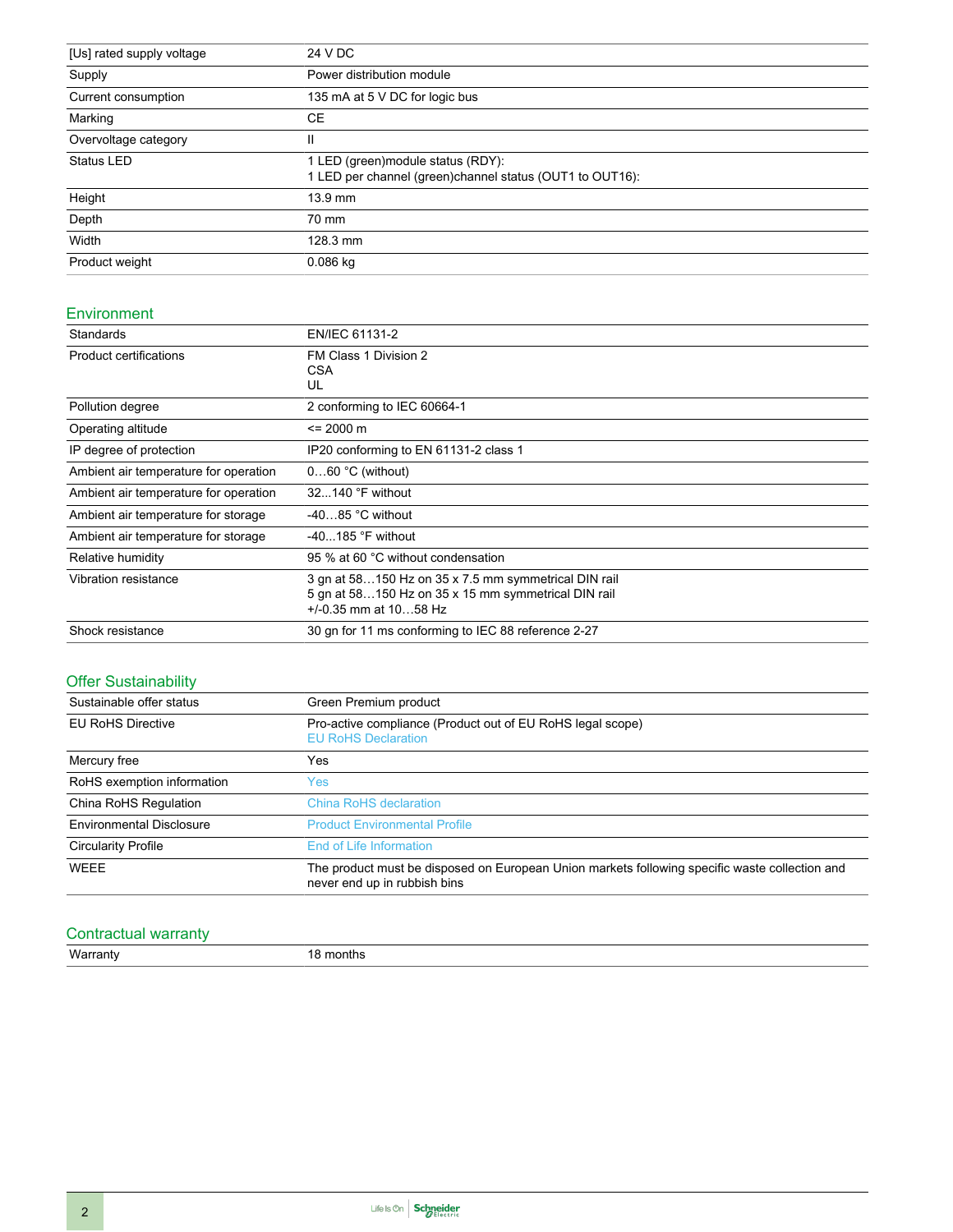Product datasheet Dimensions Drawings

# STBDDO3705KC

Dimensions



3